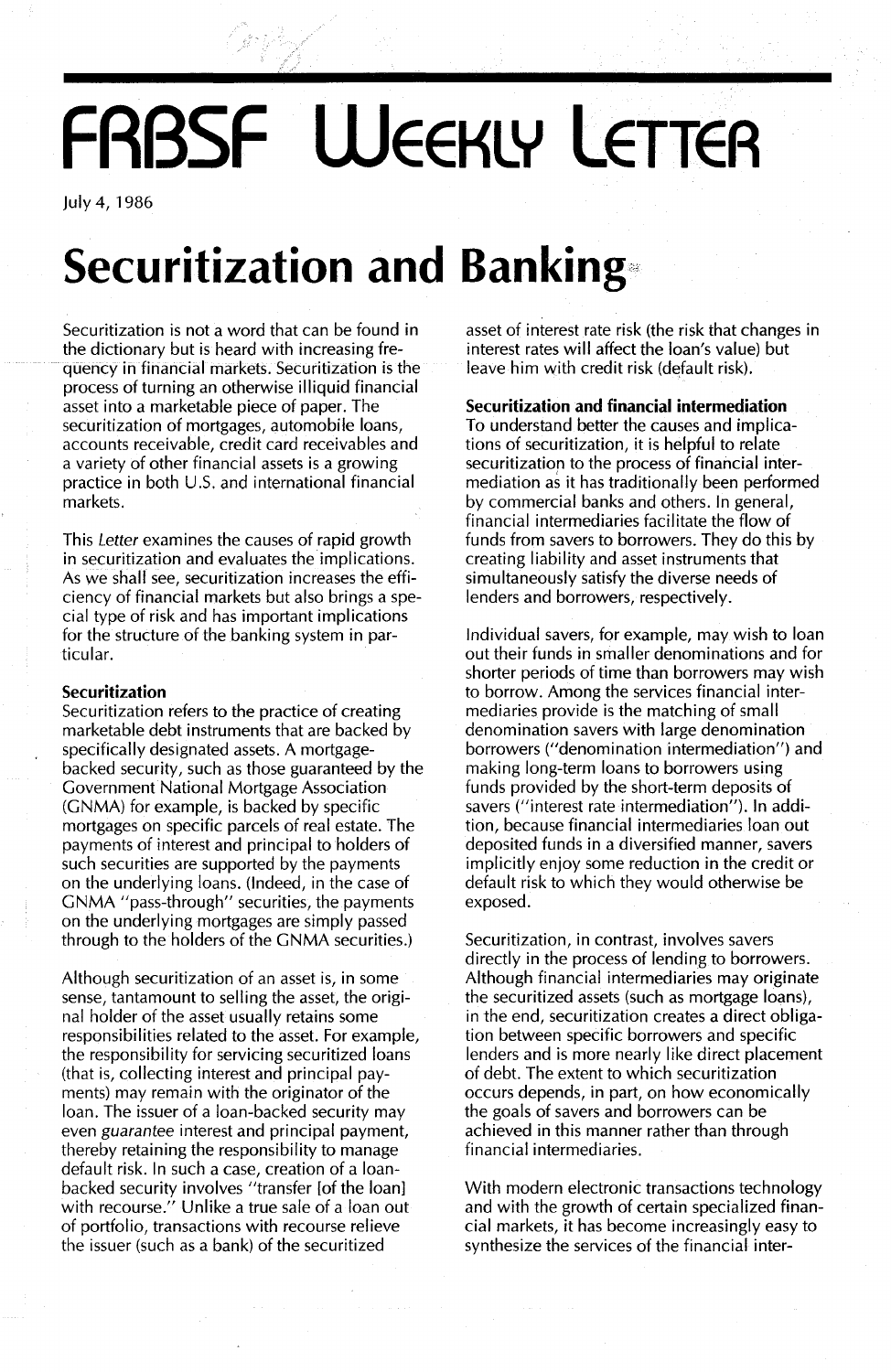## **FRBSF**

mediary in an "unbundled fashion," leading to increased demand for securitized debt by savers. Until recently, for example, it was difficult for savers to avoid the interest rate risk associated with making long-term loans directly.Today, active financial futures and options markets permit individual savers to buy directly the desired degree of protection from interest rate risk in specialized markets. Similarly, mutual funds permit an individual saver to acquire relatively small-denomination, diversified interest in debt securities. Such developments make it possible for savers and borrowers to satisfy their diverse needs without employing a financial intermediary in the traditional sense.

#### **Government protection and securitization**

Various government policies also intentionally or unintentionally encourage securitization. Certain securities backed by residential mortgages, for example, are guaranteed against loss of principal or interest by the federal government. These guarantees make such securities  $-$  notably those issued by GNMA - easier to market. They also promote an active secondary market for residential mortgages that helps mortgage lenders adjust the composition of their asset portfolios.

Securitization also is stimulated, perhaps inadvertently, by the implicit and explicit pro· tection of bank liabilities that results from the reluctance of policymakers to let banks fail. This encourages banks to sell guarantees or recourse services for securitized assets. These guarantees -in the form of Standby Letters of Credit (SLCs) or Recourse Notes - are essentially liabilities of the bank and may therefore be perceived by the marketplace as enjoying some of the protection explicitly afforded insured deposit liabilities. The result is that banks may be able to offer credible guarantees more competitively than noninsured institutions. (Indeed, it was only very recently that the Supreme Court ruled that SLCs are *not* to be treated as insured liabilities.)

Deposit protection only encourages securitization in general, but when combined with other regulatory policies, it also encourages insured financial intermediaries to sell their own assets with recourse. The reason is that, under current regulation, removing the asset from their portfolios makes it easier for financial intermediaries to comply with capital/asset ratios and, at the

same time, profitably increase their effective degree of leverage.

#### **Growth of securitization**

Securitization is thus one manifestation of how financial innovation - driven by technological and other changes - is moving some parts of financing activity away from financial intermediaries. Even venerable securitized instruments such as "pass-throughs" backed by residential mortgages grew 40 percent between 1983 and 1985 versus only 20 percent and 17 percent, respectively, for mortgages and commercial and industrial loans (C&I) held in the portfolios of financial intermediaries. The growth trend is even more pronounced for the newer assetbacked securities such as collateralized mortgage obligations (CMOs), and securitized automobile loans, commercial mortgages and credit card receivables. Public offerings of securities backed by automobile loans, for example, reached approximately \$1.5 billion in the first half of  $1986$  — twice the volume in all of  $1985$ , and CMOs (a more complicated variant of the mortgage pass-through) grew by over 300 percent between 1983 and 1985.

It is interesting to note that the vast majority of this securitization activity involves assets that are directly or indirectly guaranteed by government agencies or depository institutions. This is consistent with the notion discussed above that securitization to some extent is "subsidized" by government policies or is the result of tighter capital requirements on banks.

Such is not universally the case, however. Recently, over \$1 billion in bonds backed by commercial mortgages were privately sold with a guarantee issued by an insurance company. In addition, Standard and Poor's recently introduced a system of rating the credit quality of commercial mortgage-backed bonds.Thus, the existence of direct or indirect government guarantees is an important but not exclusive contributor to the trend toward more securitization.

#### **Pros and cons**

Whether or not a particular class of assets is securitized depends upon whether a sufficiently large and homogeneous population of assets exists. Only when the market can "understand" those assets can they be securitized economically and then sold.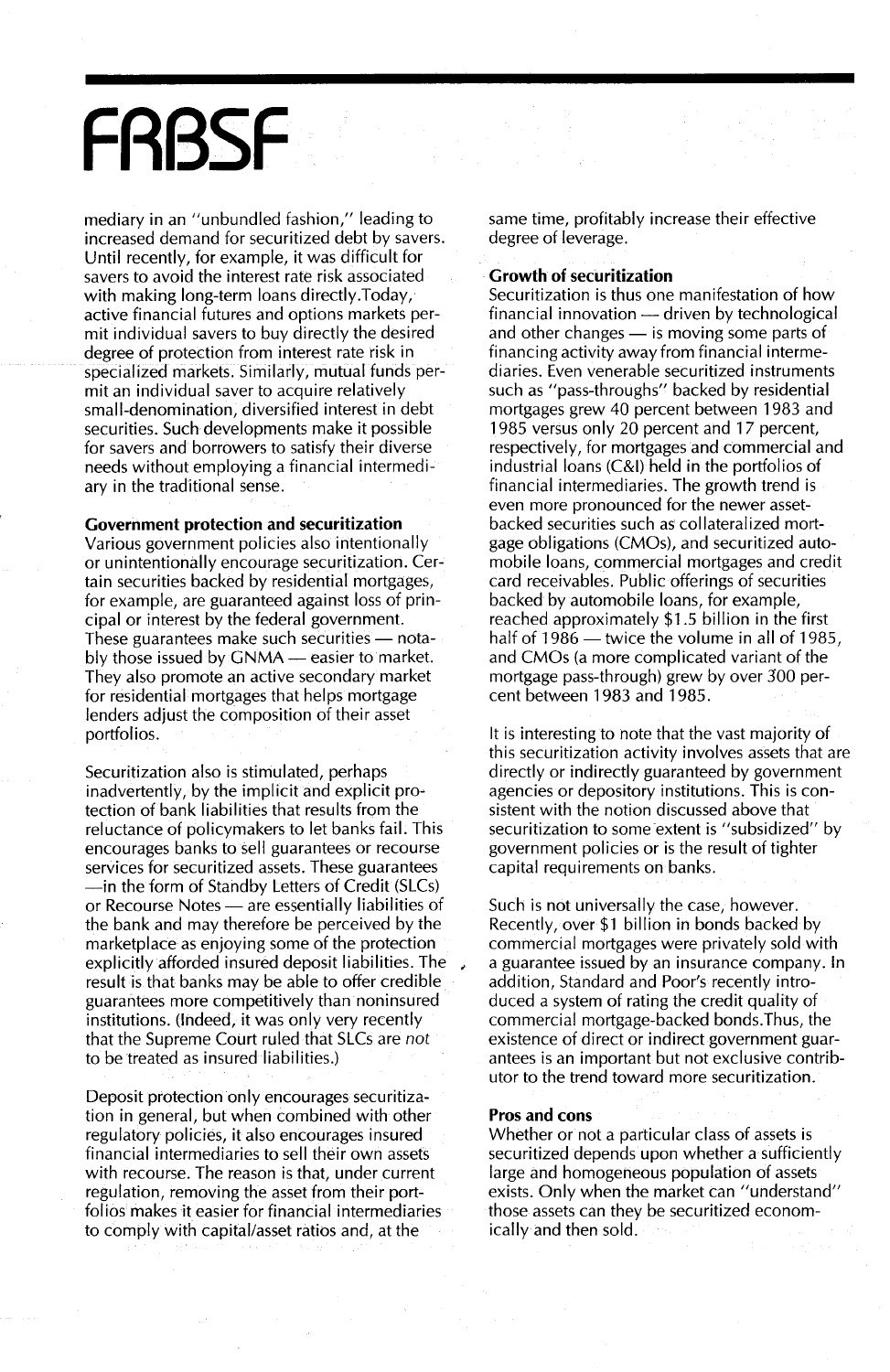Although many assets are potentially securitizable, the virtues of continued rapid growth in securitization are actively debated. One of the benefits of securitization clearly is that it permits more economical transfer of loanable funds from savers to borrowers. If this were not so, then it would not be competitive with the other major means of bringing borrowers and lenders together, namely, direct placement of general debt obligations and financial intermediation. For securitization to exist and grow so rapidly, it must offer lenders higher rates of return and borrowers lower costs of borrowing, everything else being equal, than the alternatives.

Because securitization of assets requires relatively homogeneous — and therefore standardizable - assets, some also believe securitization enhances competition in the underlying assets. For example, the standardization of residential mortgage loan features that is stimulated by securitization presumably makes it easier for mortgage borrowers to compare the mortgage loan instruments available to them. The result, some claim, is that the standardization also enhances competition among mortgage lenders. Others, however, see such standardization as working to the detriment of at least some market participants with needs not met by the standardized securitizable asset.

A more important criticism is that securitization, by separating the origination and servicing of the asset from its ownership, may create an incentive to perform slipshod analysis of the asset when it is first originated or acquired. The originator of a loan that will be securitized (without recourse), for example, has less incentive to perform a careful credit evaluation than the originator who holds the loan in portfolio. Although the development of appropriate standardization or rating procedures can help avoid this problem, this potential for "adverse selection" must be recognized by market participants, and is a source of risk attending the trend toward securitization.

94120. Phone (415) 974-2246.

#### Securitization and banking

The "unbundling" of intermediation services also has implications for the structure of financial markets. In particular, the role and clientele of commercial banks is likely to change as securitization progresses. Increasingly, bank assets will consist of loans to borrowers who are unable to issue their own liabilities economically, whose creditworthiness is difficult for the marketplace to assess, or whose liabilities are sufficiently "nonstandard" as to be difficult to securitize. In general, these are likely to be individuals and smaller corporations and businesses.

The ability of banks to participate in providing components of the "unbundled" intermediation services will depend upon a number of factors. Because loan origination requires familiarity with local market conditions and companies, and loan servicing requires continued contact with borrowers, banks are likely to retain a comparative advantage over most other organizations in those functions. Their ability to provide guarantee or recourse services competitively, however, flows in part from the combination of government guarantees and capital regulation as currently implemented. Similarly, their ability to provide interest rate risk management for borrowers and lenders will depend upon how economically these services can be provided by banks versus their competitors in the brokerage and underwriting industries, which also depends on the extent of regulation.

In conclusion, the trend toward securitization is a natural consequence of markets evolving to provide fundamental financial services in the most economical manner. Although the pace of its development is contingent on an expanded ,scale of certain financial markets and the pace of financial innovation, securitization will continue to have an important impact on the relative role of traditional financial intermediaries in our economy.

#### Randall J. Pozdena

Opinions expressed in this newsletter do not necessarily reflect the views of the management of the Federal Reserve Bank of San Francisco, or of the Board of Governors of the Federal Reserve System. Editorial comments may be addressed to the editor (Gregory Tong) orto the author .... Free copies of Federal Reserve publications can be obtained from the Public Information Department, Federal Reserve Bank of San Francisco, P.O. Box 7702, San Francisco